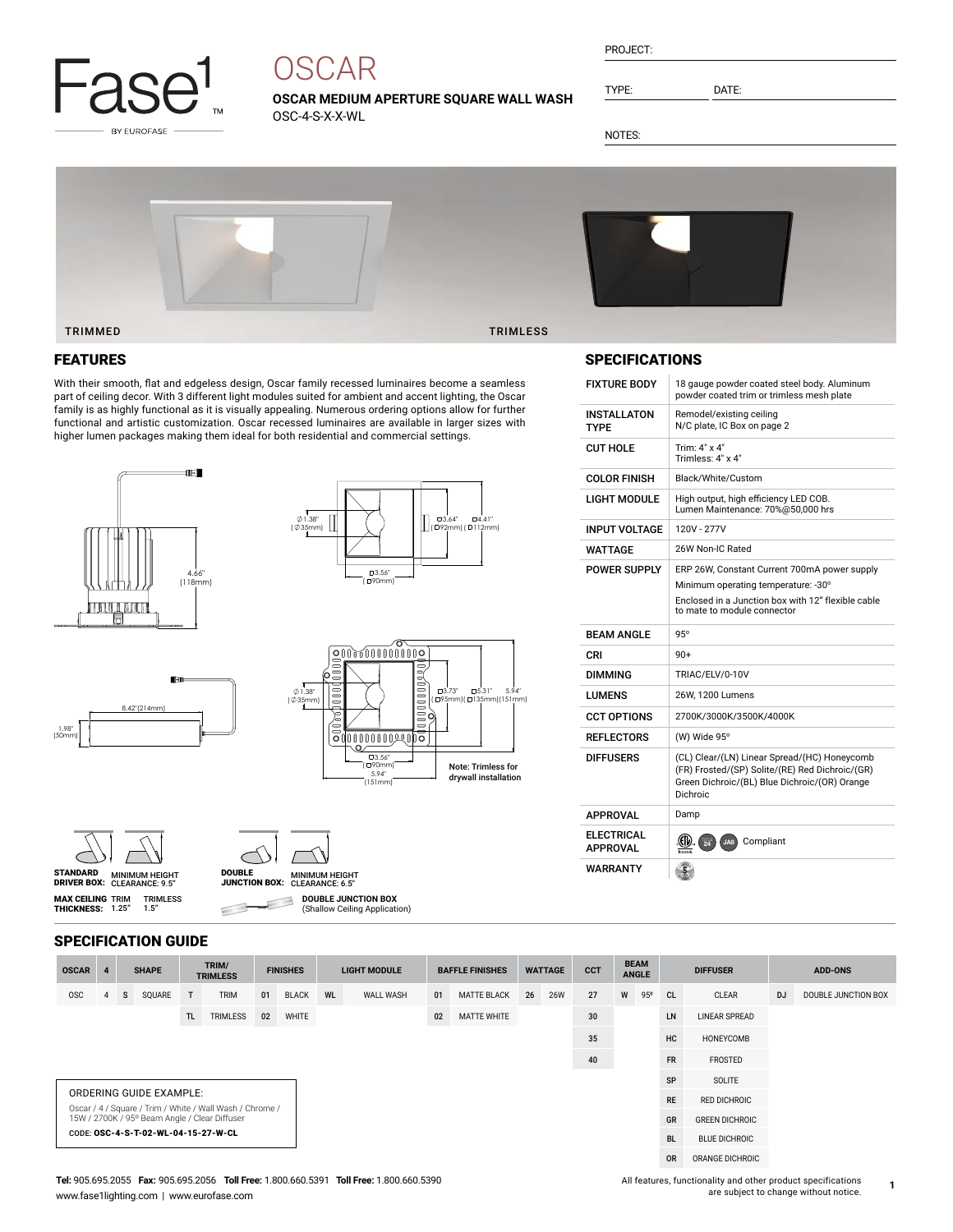

# OSCAR

**OSCAR MEDIUM APERTURE SQUARE WALL WASH** OSC-4-S-X-X-WL

### REFLECTOR OPTIONS **BAFFLE FINISHES**



#### DIFFUSER OPTIONS

| Clear<br>Lens<br>CL) | Spread<br>Lens<br>(LN) | Linear Honeycomb Frosted<br>(HC) | Lens<br>(FR) | Solite<br>Lens<br>(SP) | Red<br>Dichroic<br>(RE) | Green<br>(GR) | Blue<br>Dichroic Dichroic Dichroic<br>(BL) | Orange<br>(OR) |
|----------------------|------------------------|----------------------------------|--------------|------------------------|-------------------------|---------------|--------------------------------------------|----------------|



### ADD-ONS



(Shallow Ceiling Application)

#### NEW CONSTRUCTION PLATES + IC BOXES



#### DRIVERS

- Compatible with TRIAC (forward-phase or leading-edge) ELV (reverse-phase or trailing edge) and 0-10V dimmers.
- ESSxxxW models: TRIAC and ELV dimming only at 120 Vac
- ESSxxxW models: ELV dimming only at 230 Vac
- 90° C maximum case hot spot temperature
- Class 2 power supply
- Lifetime: 50,000 hours at 70° case hot spot temperature (some models have a higher lifetime)
- IP64-rated (IP66 for ESST) case with silicone-based potting
- Protections: Output open load, over-current and short-circuit (hiccup), and over-temperature with auto recovery.
- Conducted and radiated EMI: Compliant with FCC CFR Title 47 Part 15 Class B (120 Vac) and Class A (277 Vac), and EN55015 (CISPR 15) at 220, 230, and 240 Vac.
- Complies with ENERGY STAR®, DLC (DesignLight Consortium®) and CA Title 24 technical requirements
- Worldwide safety approvals